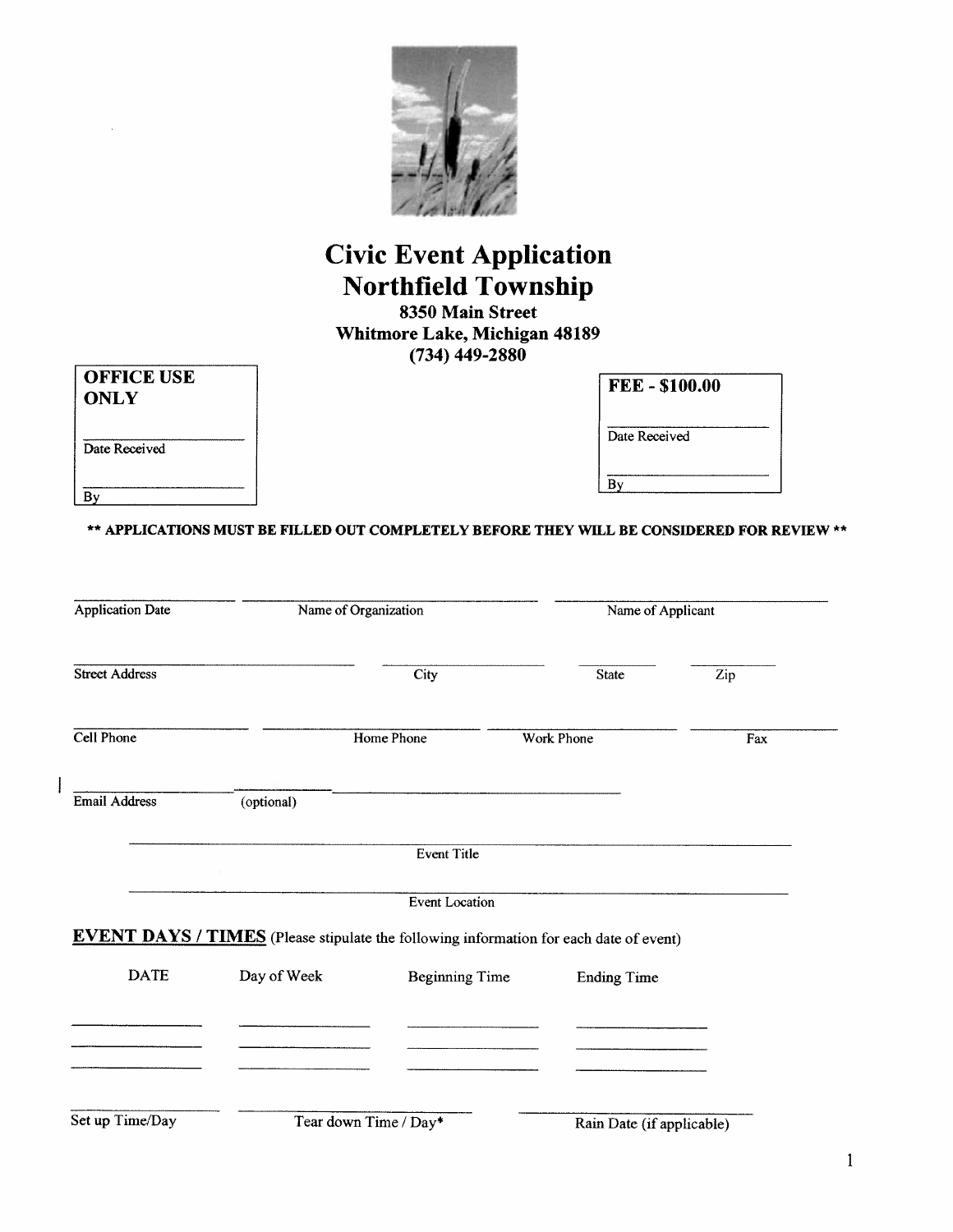\* Tear down time will be strictly enforced. It is the applicant's responsibility to ensure the teardown of all materials with their on-site vendors, sponsors, etc. is complete by the teardown time given above.

#### **ORGANIZATION / APPLICANT INFORMATION**

Applications for Civic Events in Northfield Township shall NOT be approved for applicants in default to the Township. Therefore, each Application for Civic Events shall be routed to the Township Treasurer for a determination of any defaults to the Township. In the event a default to the Township exists, the Application shall be disapproved by the Treasury Department, with the nature of the default described as the reason of the disapproval.

TAX IDENTIFICATION NUMBER: TAX IDENTIFICATION NUMBER:

BRIEF DESCRIPTION OF ORGANIZATION'S PURPOSE AND/OR FUNCTION:

IS THE ORGANIZATION NON-PROFIT? **YES** N<sub>O</sub> If yes, attach a copy of the organizations Sales Tax Exempt Certificate.

DOES YOUR GROUP PRESENTLY HAVE LIABILITY INSURANCE? **YES** NO<sub>1</sub>

GENERAL LIABILITY INSURANCE IS REQUIRED NAMING NORTHFIELD TOWNSHIP AS ADDITIONAL INSURED. IF FOOD IS BEING SERVED, PRODUCT LIABILITY MUST BE INCLUDED. LIMITS OF IABILITY SHOULD BE NO LESS THAN \$1,000,000 COMBINED SINGLE LIMIT FOR BODILY INJURY AND PROPERTY DAMAGE.

PLEASE GIVE A DESCRIPTION OF THE PROPOSED CIVIC EVENT. (Attach additional pages if necessary)

ANNUAL EVENT: Is this event expected to occur next year? **YES** N<sub>O</sub>

If Yes, you can reserve a date for next year with this application). To reserve dates for next year, please provide the following information:

Normal Event Schedule (e.g., third weekend in July):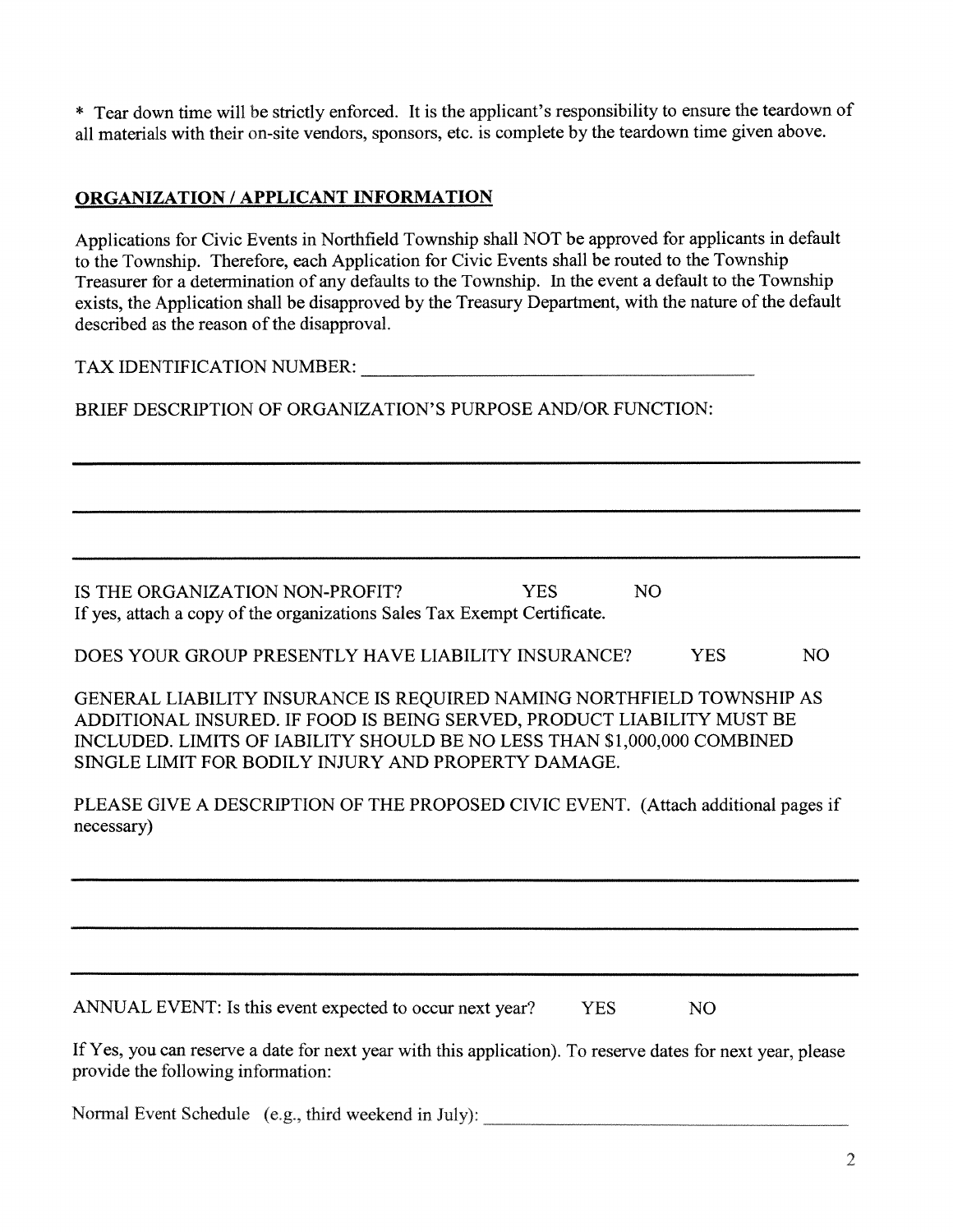| Or Next year's specific date(s): |  |  |
|----------------------------------|--|--|
|----------------------------------|--|--|

| PROCEEDS OF THIS EVENT WILL BE USED FOR: |  |  |
|------------------------------------------|--|--|
|------------------------------------------|--|--|

#### IF THE PROPOSED CIVIC EVENT IS A PARADE OR RUN/WALK EVENT, PLEASE LIST THE POINT OF ORIGIN, PATH, TERMINATION POINT, NUMBER OF ENTRIES AND TRAFFIC CONTROL PLAN AS NECESSARY. (Use attached map to clarify the route)(FEE IS WAIVED FOR 4<sup>TH</sup> OF JULY PARADE AND HOMECOMING PARADE)

ARE YOU PLANNING TO CHARGE AN ADMISSION FEE? **YES NO** 

IF YES, WHAT KIND AND HOW MUCH?

DO YOU PLAN ON UTILIZING VENDORS AND/OR EXHIBITORS FOR SALES OF ANY KIND? **YES** N<sub>O</sub>

IF YES, COMPLETELY FILL OUT THE ATTACHED VENDOR CONTACT INFORMATION SHEET(S).

WHAT IS THE FEE CHARGED FOR EACH VENDOR?

DO YOU PLAN TO CONTRIBUTE REVENUES RECEIVED FROM THIS EVENT TO LOCAL ORGANIZATIONS AND/OR COMMUNITY GROUPS? **YES** NO.

IF YES, TO WHOM AND HOW MUCH?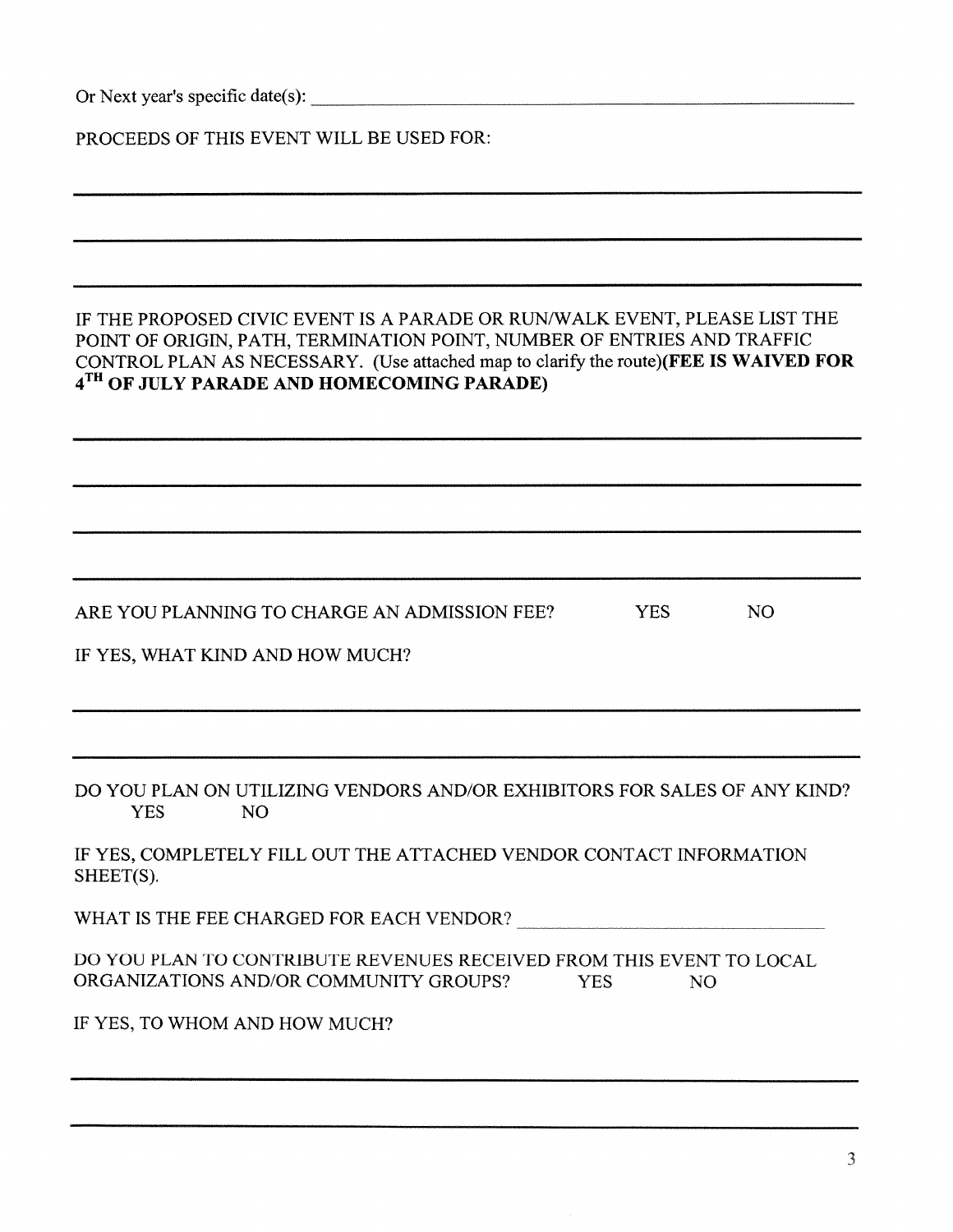| WHAT IS THE EXPECTED ATTENDANCE FOR THIS EVENT?                                                         |
|---------------------------------------------------------------------------------------------------------|
| DO YOU PLAN ON SUPPLYING ADDITIONAL RESTROOM FACILITIES? YES<br>N <sub>O</sub>                          |
| NUMBER OF VOLUNTEERS / STAFF?                                                                           |
| HOW WILL THIS EVENT BENEFIT THE RESIDENTS AND/OR IMPROVE THE QUALITY OF<br>LIFE IN NORTHFIELD TOWNSHIP? |
|                                                                                                         |
| ELECTRICAL SERVICES REQUIRED (Please Be as Accurate as Possible)                                        |
| OTHER UTILITIES REQUIRED (Please Be as Accurate as Possible)                                            |
| TOWNSHIP FACILITIES REQUESTED (Please Be as Accurate as Possible)                                       |
| DO YOU PLAN TO UTILIZE OFF-SITE PARKING FACILITIES<br><b>YES</b><br>N <sub>O</sub>                      |
|                                                                                                         |
| WHAT IS YOUR PLAN FOR TRANSPORTATION FROM THE PARKING AREA TO THE EVENT<br>LOCATION?                    |
| SIGNAGE REQUESTED (Detail sign locations on the attached map and provide sign renderings)               |
| Number of Signs                                                                                         |
| Types of Signs                                                                                          |
|                                                                                                         |
|                                                                                                         |
| Date Signs Removed                                                                                      |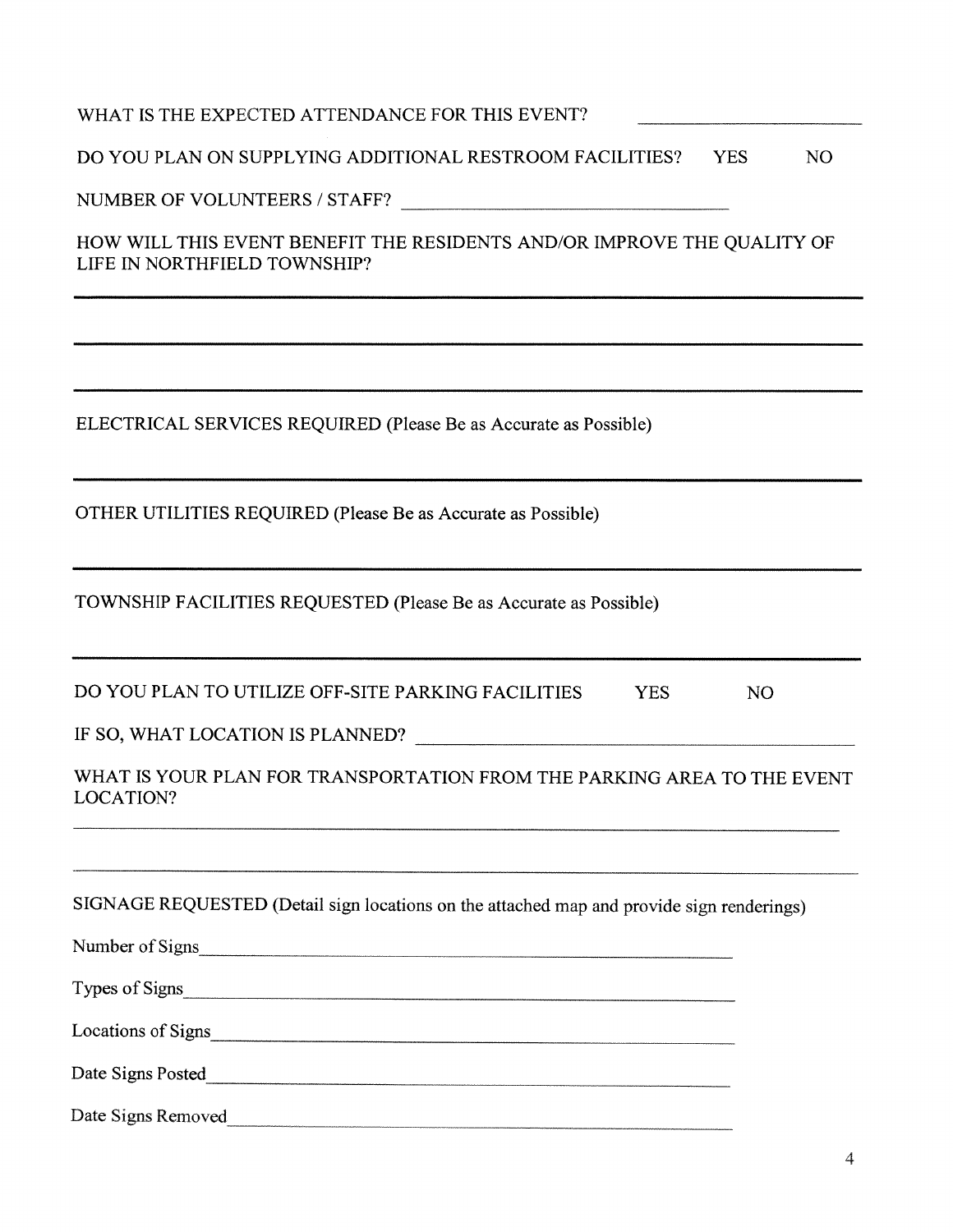PLEASE ATTACH LIST OF EQUIPMENT; STAGE, TENTS, VEHICLES, ETC., THAT YOU PROPOSE TO USE IN THE EVENT OR BRING ONTO TOWNSHIP PROPERTY, STREETS OR PARK AREAS - (ALL SUBJECT TO APPROVAL).

#### **STREET CLOSURE**

ARE YOU REQUESTING A STREET CLOSURE FOR YOUR EVENT? NO<sub>1</sub> **YES** If yes, detail the street(s) you would like closed, and the location of the closure(s) on the attached map.

#### **ALCOHOL**

DO YOU WANT TO SELL AND/OR SERVE ALCOHOL? **YES** NO<sub>1</sub>

IF YES, PLEASE SEE THE ATTACHED SHEET TITLED "ALCOHOL" AND FILL IN THE QUESTIONS COMPLETELY AND IN DETAIL.

#### **SECURITY**

If the event requires the overnight setup or storage of goods, equipment, etc. security is the responsibility of the event applicant.

IF YOUR EVENT REQUIRES OVERNIGHT SECURITY, PLEASE PROVIDE THE FOLLOWING DETAILS OF YOUR SECURITY PLAN:

ON SITE REPRESENTATIVES NAMES AND CONTACT NUMBRS:

Name

Contact number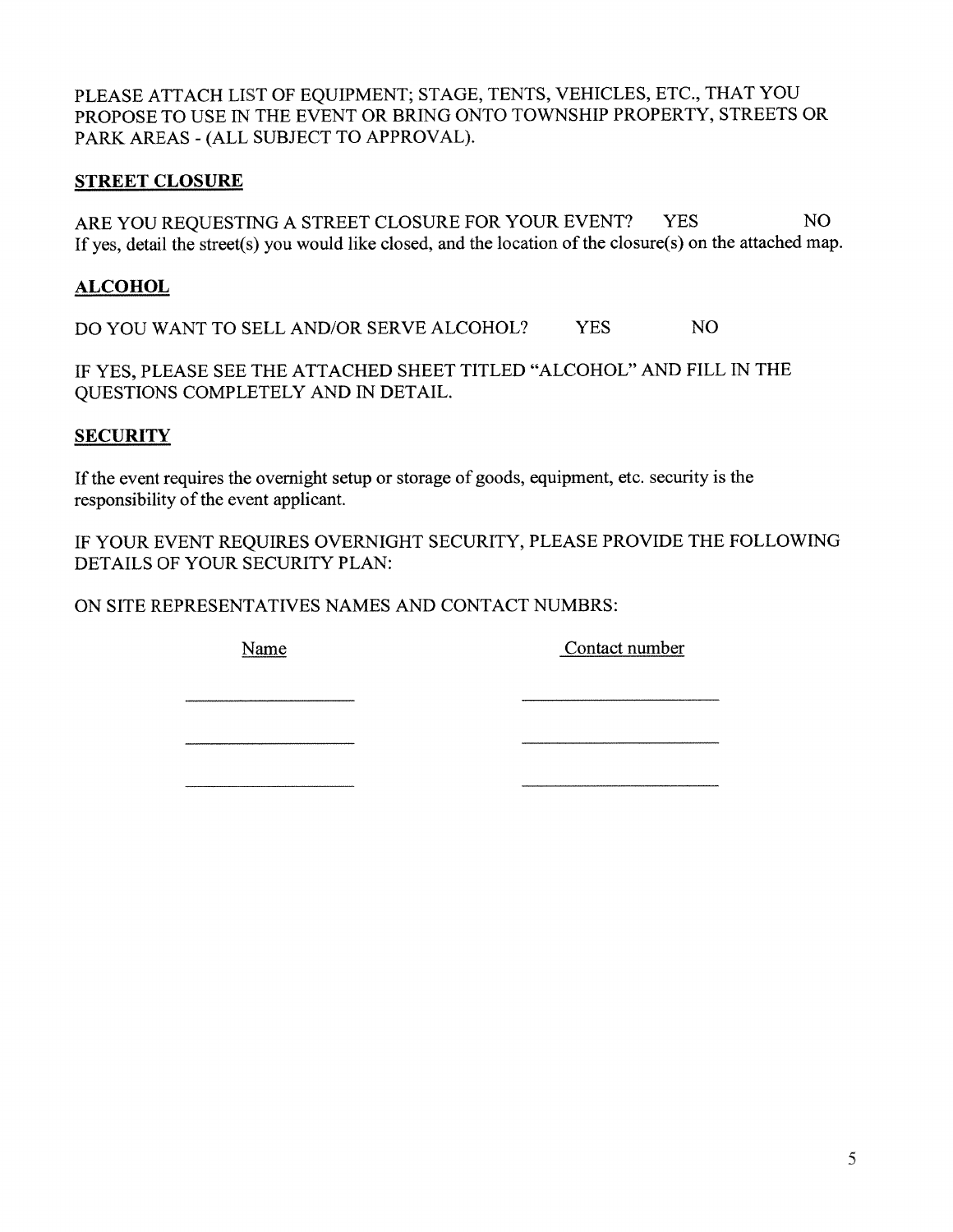# Owner(s) Affidavit\*

|                                 | have authorized                                                                              | as My |
|---------------------------------|----------------------------------------------------------------------------------------------|-------|
| (company or organization owner) | (Civic Event Applicant)                                                                      |       |
|                                 | Representative for the purpose of obtaining a Civic Event permit(s) from Northfield Township |       |
| for my organization located at  |                                                                                              |       |
|                                 | (company or organization address)                                                            |       |
|                                 |                                                                                              |       |
|                                 | Owners Signature                                                                             |       |
|                                 |                                                                                              |       |
|                                 | Date                                                                                         |       |
|                                 |                                                                                              |       |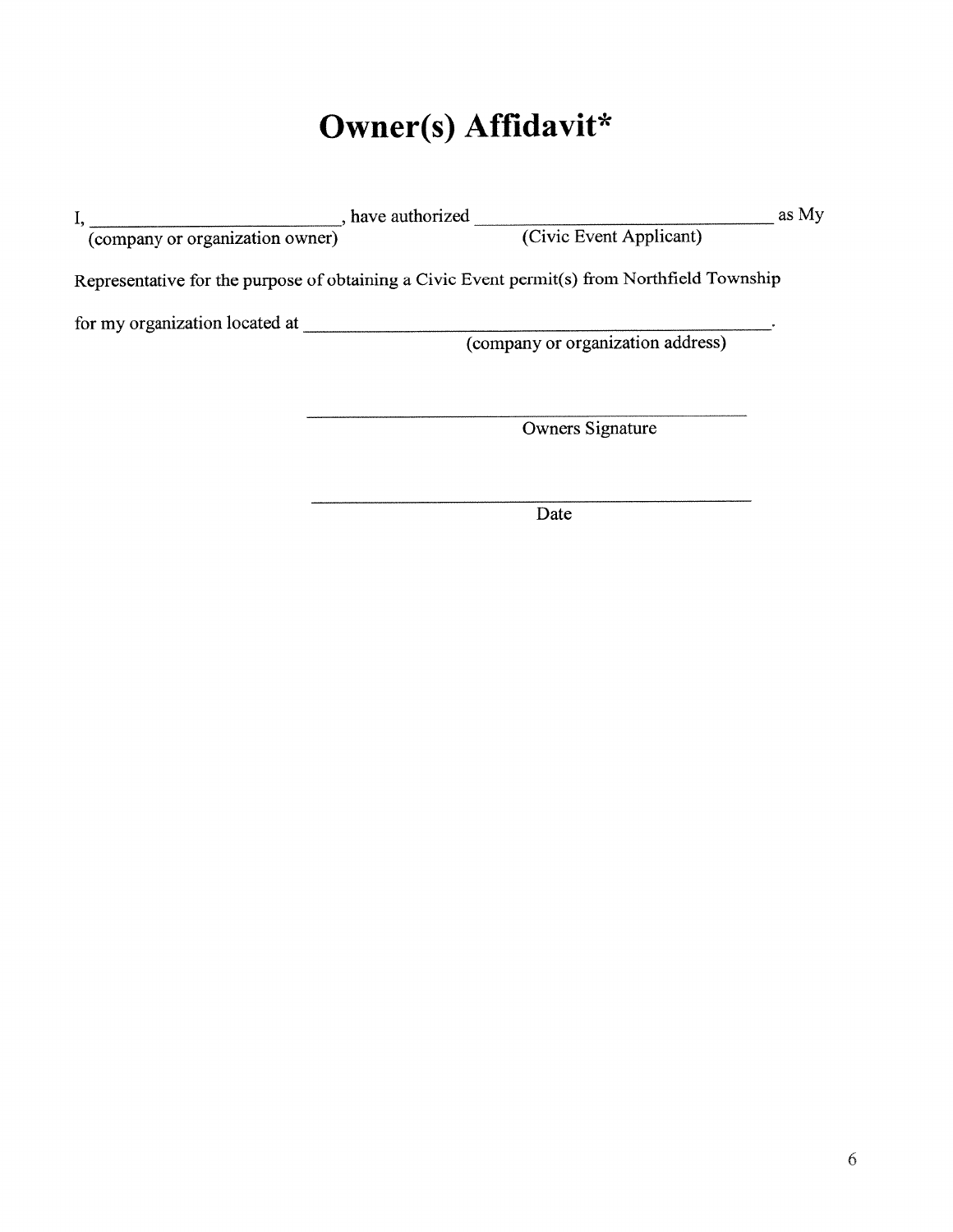### **INDEMNIFICATION AGREEMENT**

(business/organization) agree(s) to defend, indemnify, and hold harmless the Township of The

Northfield, Michigan, and its agents, officials and employees from any claim, demand, suit, loss, cost of expense, or any damage that may be asserted, claimed or recovered against or from the

(business/organization) and/or the Township of Northfield, by reason of any damage to property, personal injury or bodily injury, including death, sustained by any person whomsoever and which damage, injury or death arises out of or is incident to or in any way connected with the performance of this contract, and regardless of which claim, demand, damage, loss, cost of expense is caused in whole or in part by the negligence of Northfield Township or by third parties, or by the agents, servants, employees or factors of any of them.

| Signature | Date |
|-----------|------|
|           |      |
| Witness   | Date |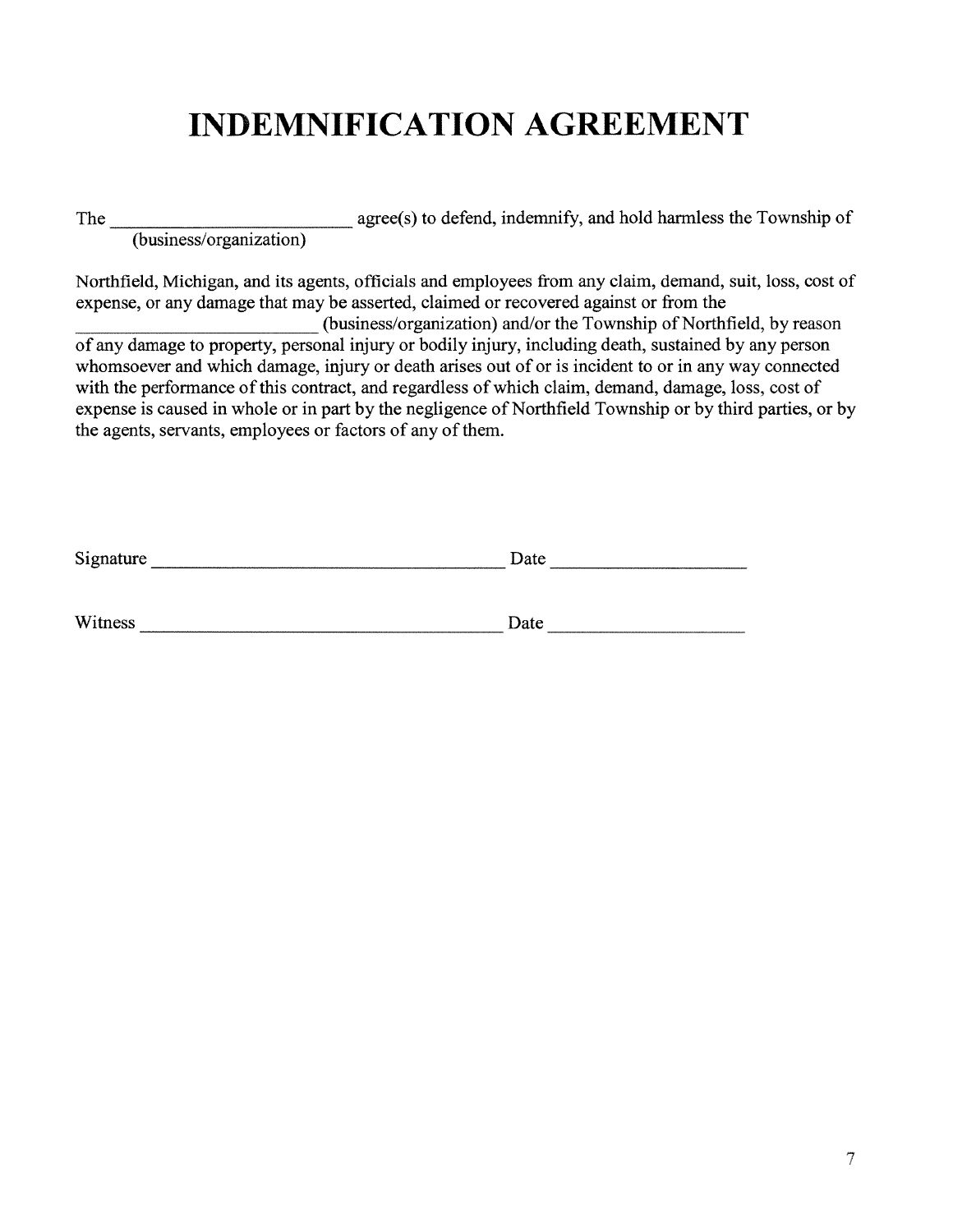# **ALCOHOL**

PLEASE GIVE A BRIEF DESCRIPTION OF THE TYPE OF ALCOHOL TO BE SOLD / SERVED

WHO WILL BE THE ALOCHOL LICENSE HOLDER?

ON THE ATTACHED MAP, DETAIL THE LOCATIONS WHERE ALOCHOL WILL BE SOLD / SERVED.

DESCRIBE IN DETAIL YOUR ALCOHOL MANAGEMENT PLAN

#### \*\* IF ALCOHOL SALES OR SERVICE IS APPROVED BY THE TOWNSHIP BOARD AS PART OF THIS EVENT, THE APPLICANT MUST ALSO RECEIVE APPROVAL FROM THE **LIQUOR CONTROL COMMISSION**

\*\* IF ALCOHOL SALES OR SERVICE IS APPROVED, EVENT INSURANCE MUST **INCLUDE AN ADDITIONAL INDEMNIFICATION FOR ALOCHOL**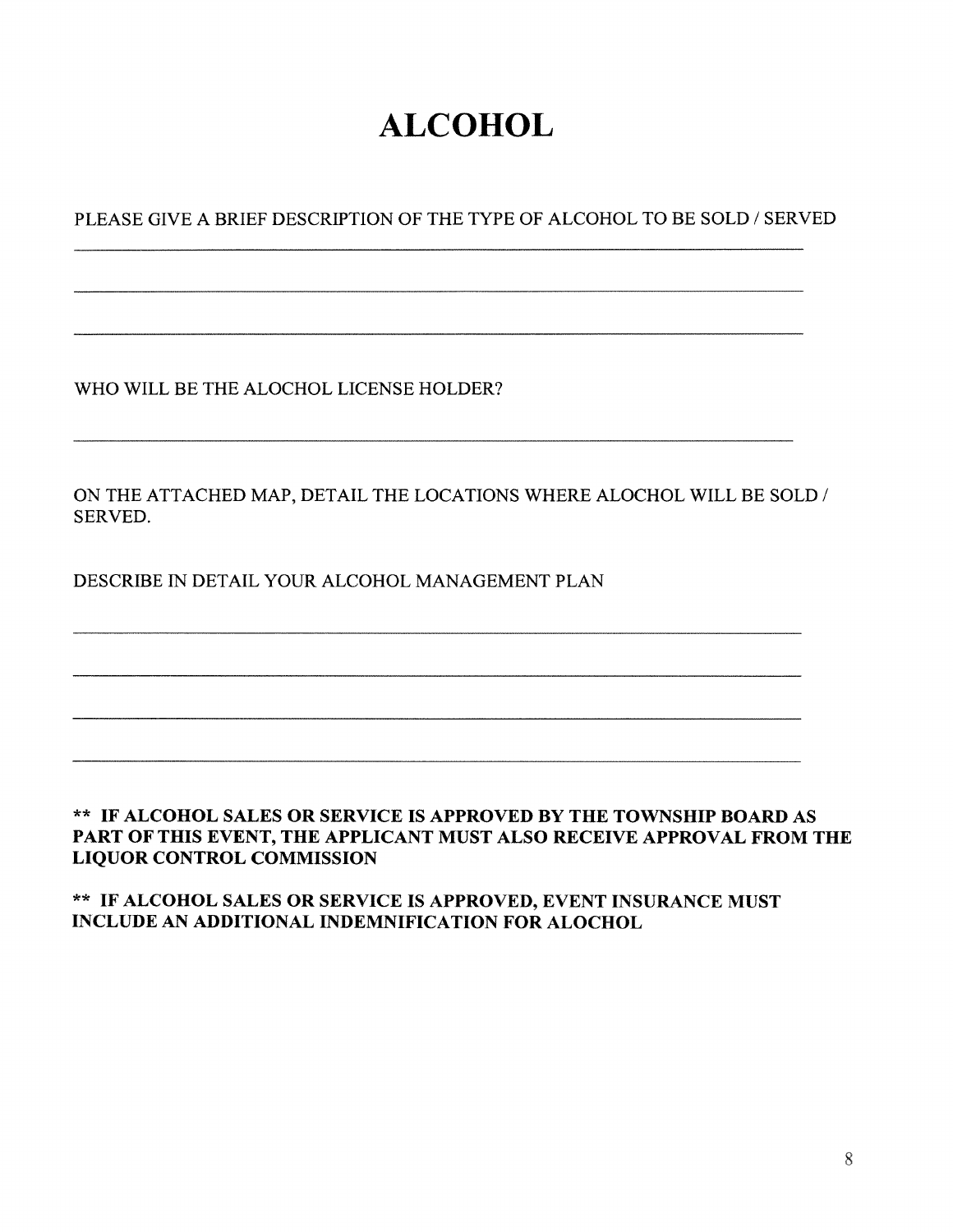# **ADDITIONAL CIVIC EVENT REQUIREMENTS**

- Inspection by Northfield Township Fire and Police Departments is required prior to start of event.
- Any temporary electrical supply provided during a civic event shall be subject to Northfield Township inspection and approval
- A site map shall be provided for all civic events, as required by Northfield Township Public **Safety Officials**
- No pets are permitted downtown during civic events, unless approved as part of the event.
- No open flame cookers or heaters are permitted without prior approval from the Northfield  $\bullet$ Township Fire Department.
- Any additional restroom facilities deemed necessary by Northfield Township for this event are to be supplied by the event organizer
- Event organizer staff / volunteers / vendors are responsible for trash control and cleanup.
- Depending upon the type of event, organizer may be required to provide security.
- If radio communications are utilized during civic event, event organizer shall ensure Northfield  $\bullet$ public safety officials have access to radio or frequencies.
- Event organizer is responsible for arranging for EMS (Ambulance) at the event.  $\bullet$
- If privately-owned property is to be utilized by the event organizer as part of any civic event for  $\bullet$ parking, staging, or similar uses, the event organizer shall be responsible for ensuring there exists all necessary land usage agreements with the private property owner(s), which shall be reviewed and approved by Northfield Township, to ensure adequate ingress, egress, police and fire protection, insurance, etc.

Accepted and agreed to:

**EVENT ORGANIZER** 

By: Its:

Dated:  $20$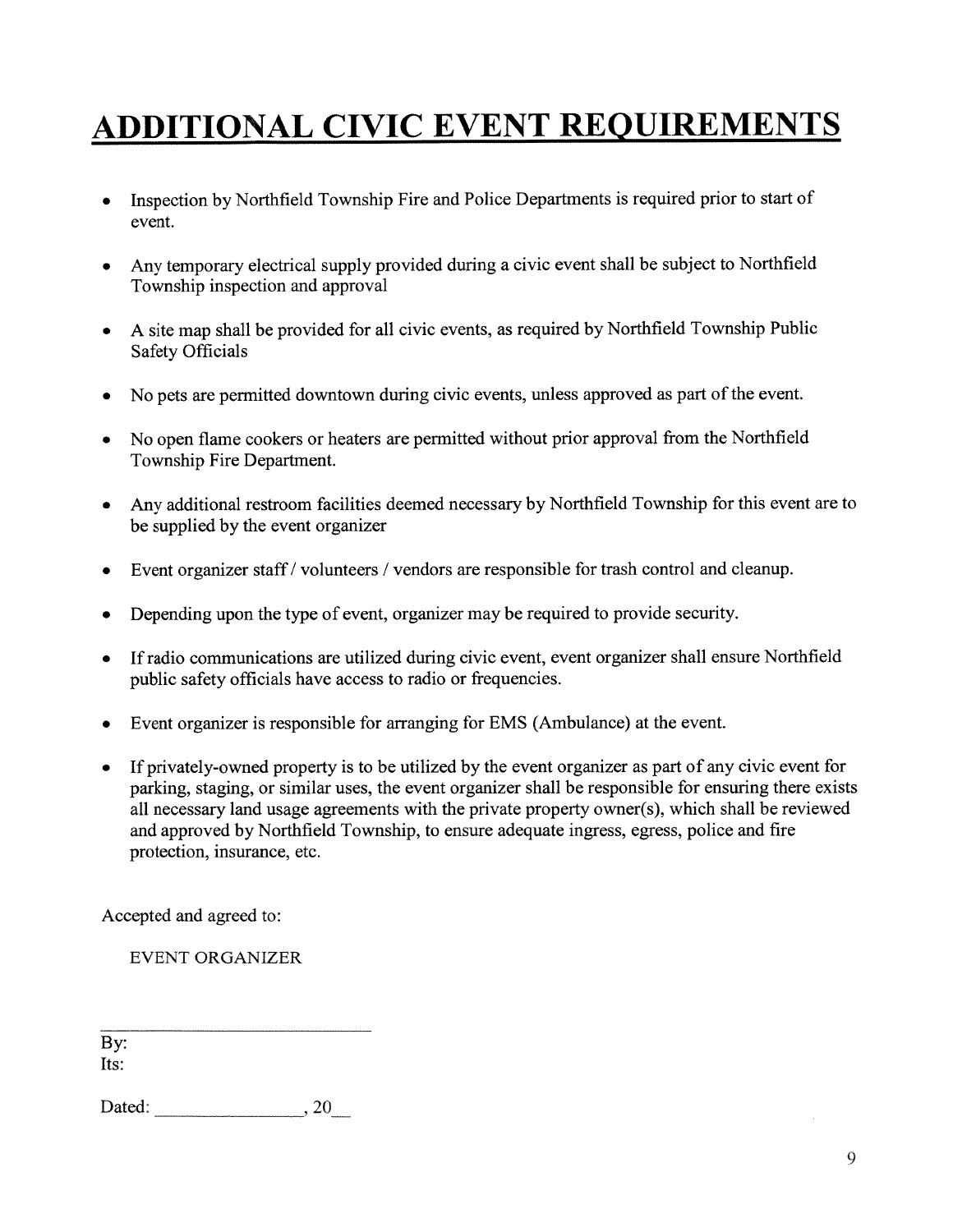### NORTHFIELD TOWNSHIP APPROVALS/RECOMMENDATIONS/COMMENTS

|                                  | <b>Event Title</b> |
|----------------------------------|--------------------|
|                                  |                    |
|                                  |                    |
|                                  | Date:              |
|                                  |                    |
|                                  |                    |
|                                  |                    |
|                                  |                    |
|                                  |                    |
|                                  |                    |
| <b>BOARD OF TRUSTEES ACTION:</b> | Date:              |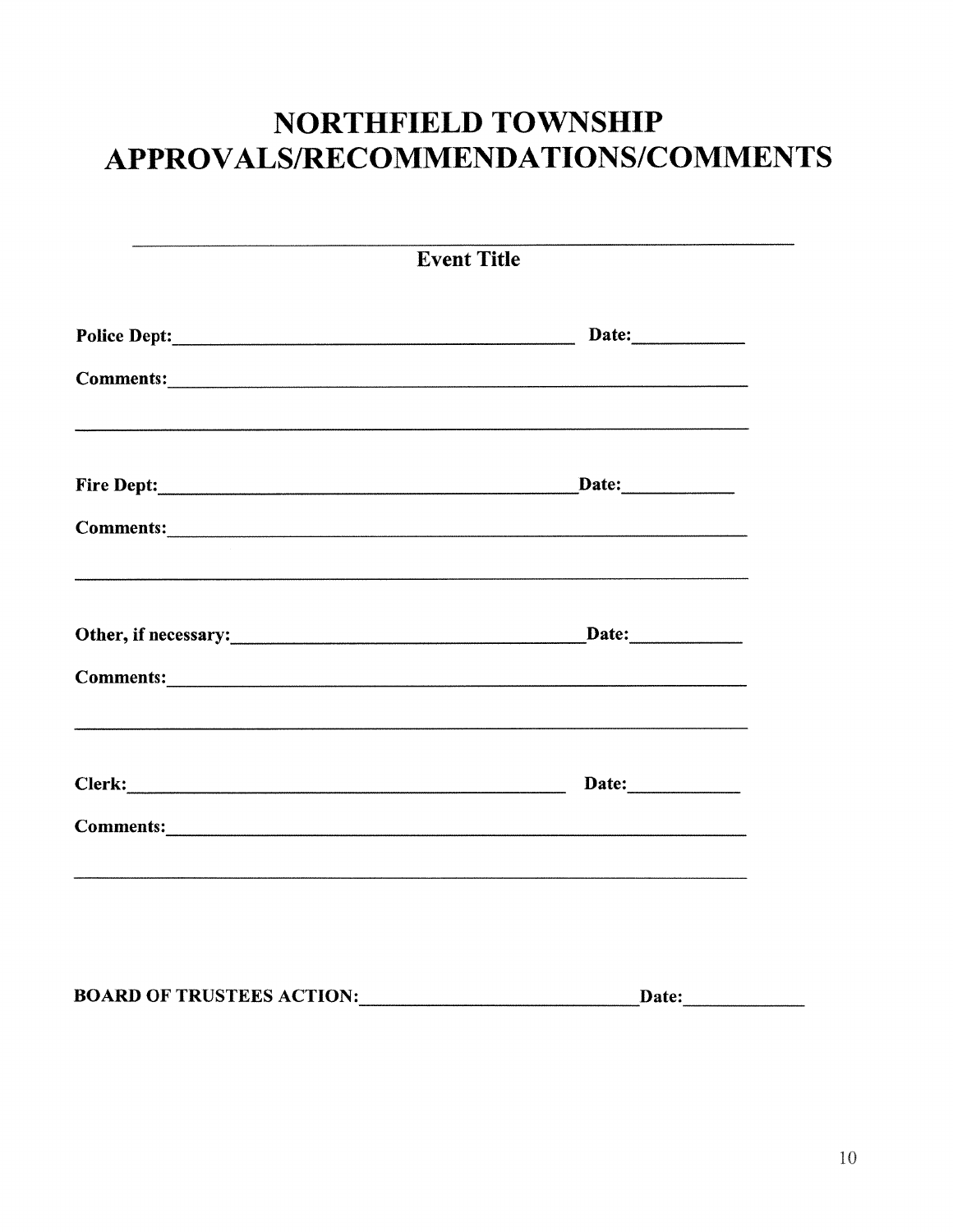# **VENDOR CONTACT INFORMATION**

| <b>Company Name</b> | Representative | Phone # | <b>Items Being Sold</b><br>/ Exhibited | <b>On Site Contact</b><br><b>Name</b> | <b>On Site Contact</b><br>Phone # |
|---------------------|----------------|---------|----------------------------------------|---------------------------------------|-----------------------------------|
|                     |                |         |                                        |                                       |                                   |
|                     |                |         |                                        |                                       |                                   |
|                     |                |         |                                        |                                       |                                   |
|                     |                |         |                                        |                                       |                                   |
|                     |                |         |                                        |                                       |                                   |
|                     |                |         |                                        |                                       |                                   |
|                     |                |         |                                        |                                       |                                   |
|                     |                |         |                                        |                                       |                                   |
|                     |                |         |                                        | $\sim$                                |                                   |
|                     |                |         |                                        |                                       |                                   |
|                     |                |         |                                        |                                       |                                   |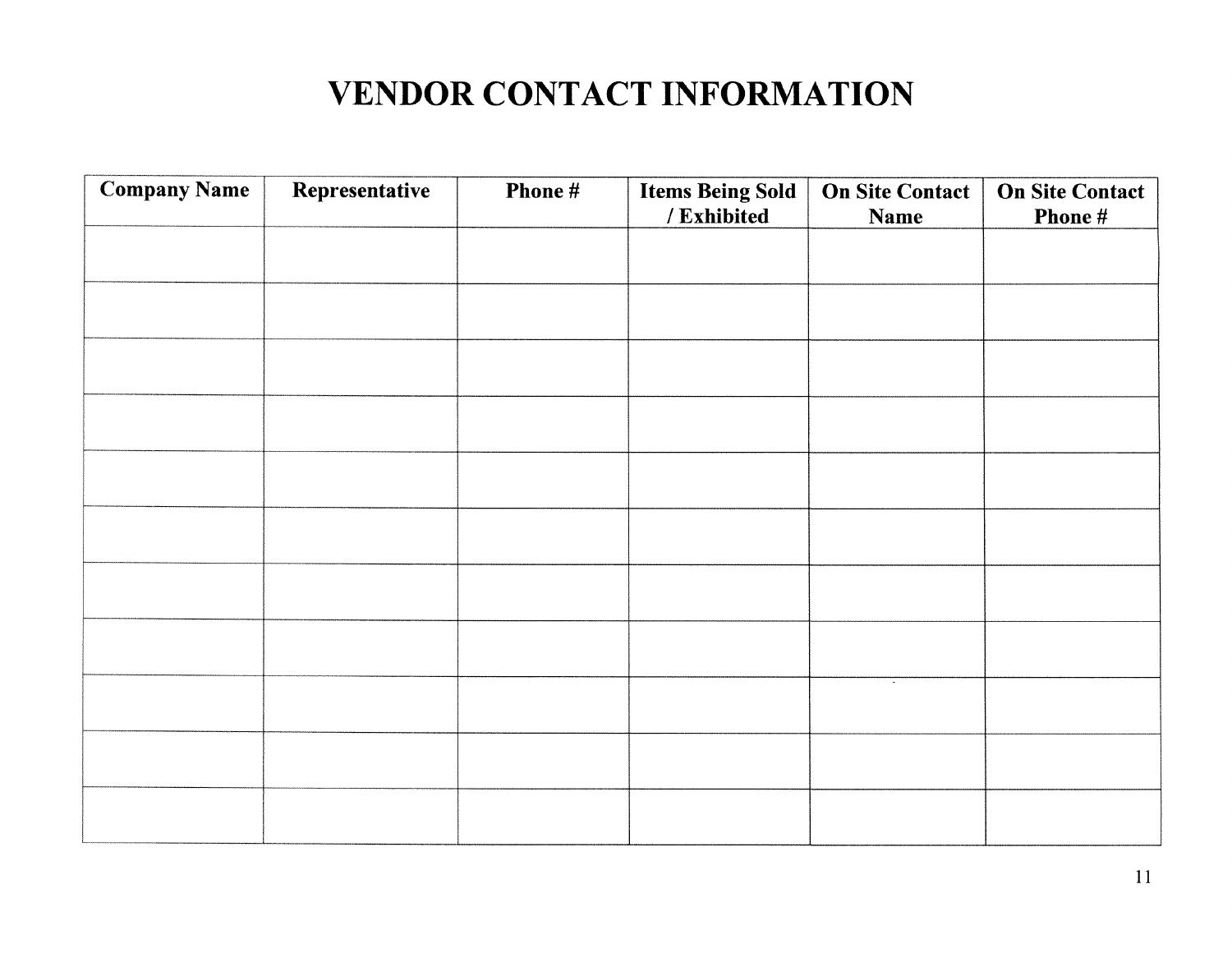## **VENDOR CONTACT INFORMATION**

| <b>Company Name</b> | Representative | Phone # | <b>Items Being Sold</b><br>/ Exhibited | <b>On Site Contact</b><br><b>Name</b> | <b>On Site Contact</b><br>Phone # |
|---------------------|----------------|---------|----------------------------------------|---------------------------------------|-----------------------------------|
|                     |                |         |                                        |                                       |                                   |
|                     |                |         |                                        |                                       |                                   |
|                     |                |         |                                        |                                       |                                   |
|                     |                |         |                                        |                                       |                                   |
|                     |                |         |                                        |                                       |                                   |
|                     |                |         |                                        |                                       |                                   |
|                     |                |         |                                        |                                       |                                   |
|                     |                |         |                                        |                                       |                                   |
|                     |                |         |                                        |                                       |                                   |
|                     |                |         |                                        |                                       |                                   |
|                     |                |         |                                        |                                       |                                   |
|                     |                |         |                                        |                                       |                                   |